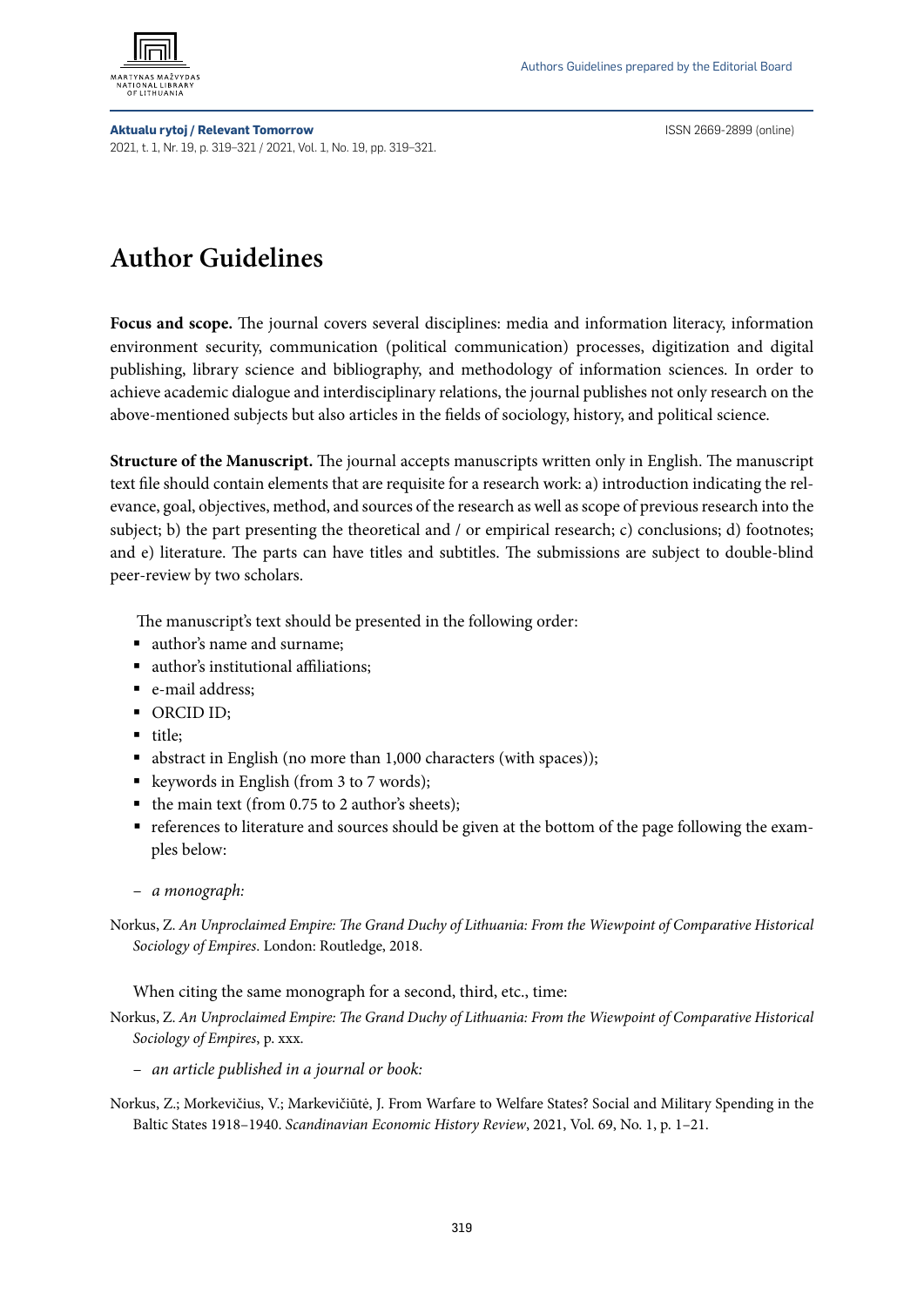Norkus, Z. Long Waves and Changes in the Structure of the Capitalist World System. In: *Global Inequalities in World-Systems Perspective: Theoretical Debates and Methodological Innovations* / Ed. by Manuela Boatca, Andrea Komlosy, Hans-Heinrich Nolte. London: Routledge, 2018. p. 78–93.

When citing the article from a journal or book for a second, third, etc., time:

Norkus, Z. Long Waves and Changes in the Structure of the Capitalist World System, p. xxx.

- *an electronic (online) document / text / article:*
- Lahayne, H. Žmogaus teisių infliacija. *Bernardinai.lt*, 2020.09.28. Retrieved from https://www.bernardinai.lt/zmogaus-teisiu-infliacija/ [accessed 21.08.2021].
- *ALA (American Library Association): COVID-19 Recovery: Making Connections during Crisis and Plothing the Path to Reopening*. Retrieved from<https://www.ala.org/tools/covid-19-recovery>[accessed 21.08.2021].
	- *an archival document:*
- Juozo Tumo laiškas Augustinui Liepiniui, Kaunas, 1931-08-16. *Vilniaus universiteto bibliotekos Rankraščių skyrius*, (hereinafter – *VUB RS*), f. 1, b. F600, l. 10.
	- At the end of the manuscript, there should be the bibliography list, the entries of which should be alphabetized according the last names of the first author or the editor of each work following the examples below:
	- *a monograph:*
- Norkus, Zenonas. *An Unproclaimed Empire: The Grand Duchy of Lithuania: From the Wiewpoint of Comparative Historical Sociology of Empires*. London: Routledge, 2018. DOI: <https://doi.org/10.4324/9781315162720>
	- *an article published in a book or journal:*
- Norkus, Zenonas; Morkevičius, Vaidas; Markevičiūtė, Jurgita. From Warfare to Welfare States? Social and Military Spending in the Baltic States 1918–1940. *Scandinavian Economic History Review*, 2021, Vol. 69, No. 1, p. 1–21. DOI:<https://doi.org/10.1080/03585522.2020.1716060>
- Norkus, Zenonas. On Global Social Mobility, or How Kondratieff Waves Change the Structure of the Capitalist World System. In: Grinin, L. E.; Devezas, T. C.; Korotayev, A. V. (Eds). *Kondratieff Waves: Cycles, Crises and Forecast*. Volgograd: "Uchitel" Publishing House, 2016, p. 121–152.
	- *an electronic (online) document / text / article:*
- Lahayne, Holger. Žmogaus teisių infliacija. *Bernardinai.lt*, 2020.09.28. Retrieved from https://www.bernardinai.lt/ zmogaus-teisiu-infliacija/ [accessed 21.08.2021].
- *ALA (American Library Association): COVID-19 Recovery: Making Connections during Crisis and Plothing the Path to Reopening*. Retrieved fro[m https://www.ala.org/tools/covid-19-recovery]( https://www.ala.org/tools/covid-19-recovery) [accessed 21.08.2021].

**Submission.** The electronic text of the manuscript prepared in line with the specified requirements is submitted to the Editorial Board online at [https://journals.lnb.lt/relevant-tomorrow.](https://journals.lnb.lt/relevant-tomorrow) In order to submit the text, registration (or logging in for registered authors) is required on the journal's Website (the links *Register* and *Log in*). If you have questions regarding the preparation and submission of manuscripts, write at the e-mails Relevant.Tomorrow@lnb.lt or Darius.Ziemelis@lnb.lt.